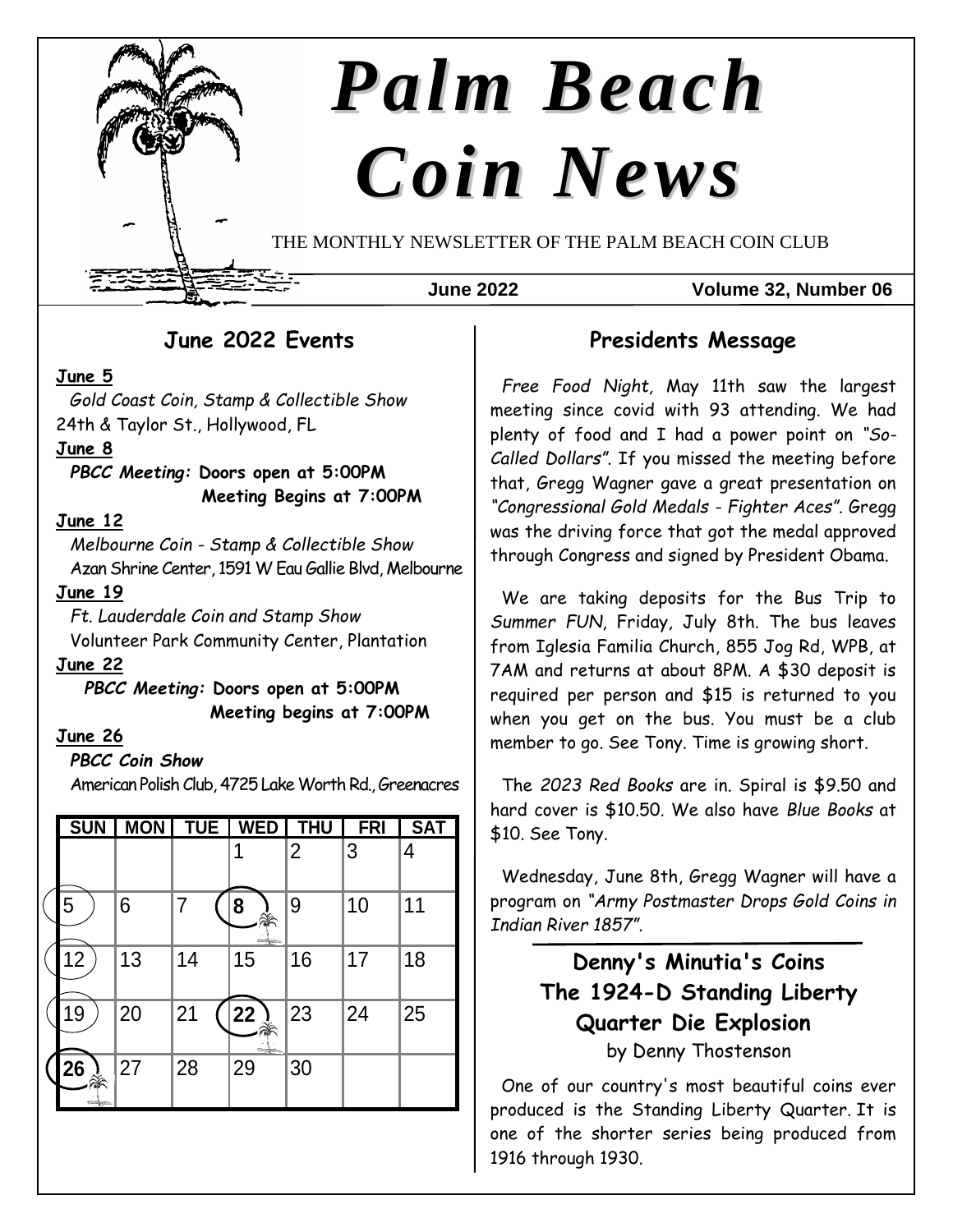It is a series that can be mostly completed over time without needing to obtain a second mortgage on your home. A 1916 Standing Liberty Quarter only produced 52,000 coins. Grey Sheet bid for a VF specimen is \$5500. On the other hand, you can find a decent, properly graded, more common date (in the late 1920's) for your type set, in AU-55 for under \$100.

Mint errors are not common in thie series, but one date and mintmark really stands out. The 1924-D was an average year for production, however, for some reason, die cracks showed up on the pedestal in the top half of the date. While this would not normally be a problem, the mint chose to ignore the die crack and continued to produce coins. As time went on, the crack got progressively more pronounced.





Somewhere along the production run, most of the top of the date just disappeared, "Like Poof". Again, the mint chose to ignore this problem and continued to produce coins with the damaged die until one day..."Boom". The surface of the pedestal shattered, not in one piece, but it left a small portion of the lower left piece of the "4" (please note photo).



Once again, the mint chose to continue minting quarters that were, for all intent and purpose, dateless.



With a little time, you can put together a nice die deterioration progression. Personally, I found it an interesting challenge to assemble this set of errors. It took me the longest time to find the "terminal" die state in this photo. The owner refused to discount the price because the coin was dateless.

## **Denny's Minutia Coins 1900-O/CC Morgan Silver Dollar by Denny Thostenson**

One of the questions I am frequently asked is, "Are silver dollar die varieties (VAM's) worth any premium or a good investment"?

One of the factors of whether a coin has value is that Leroy Van Allen and George Mallis devised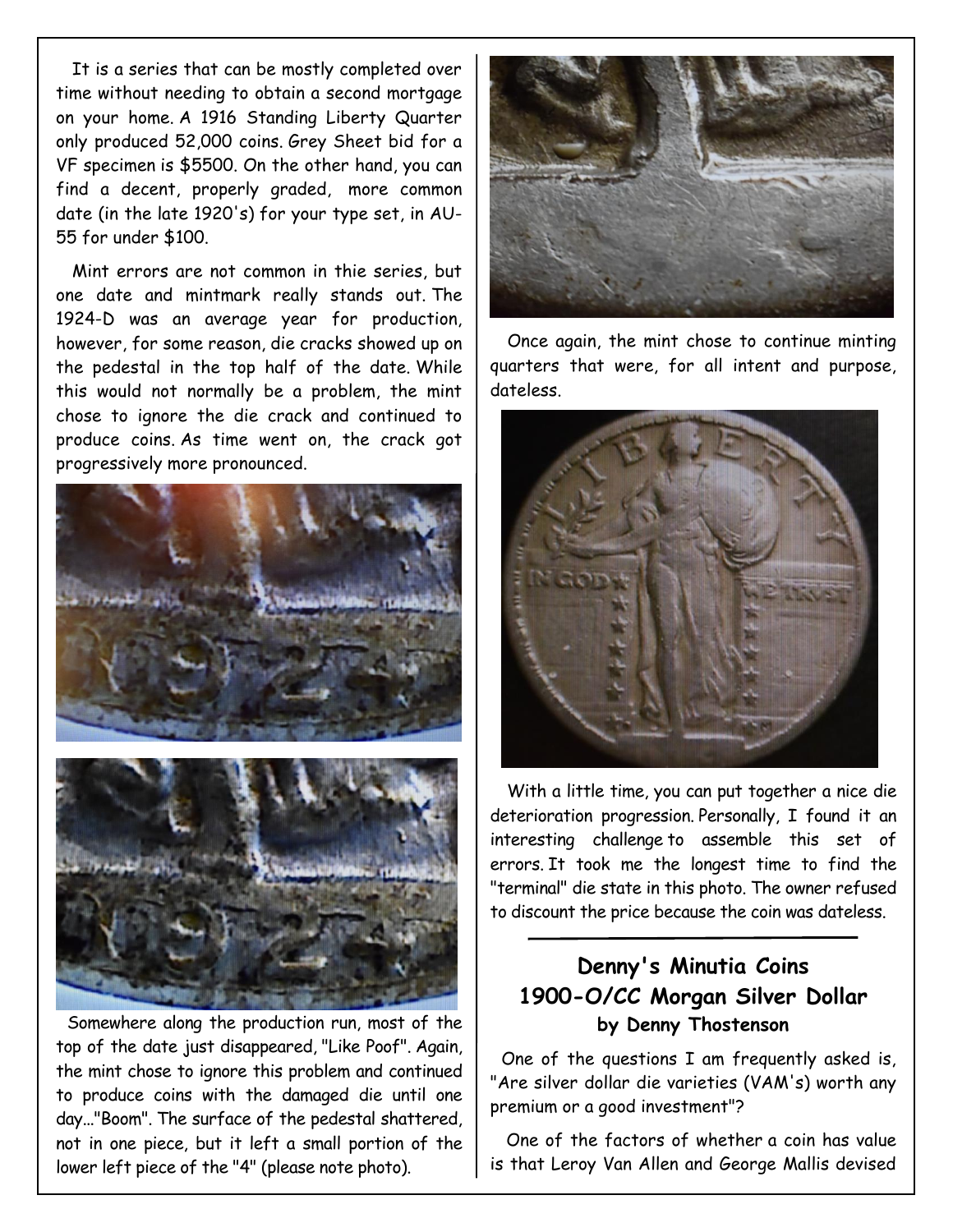a numbering system so a collector could determine for himself whether he wanted a specific variety in his collection.

The "I" factor stands for Interest and the "R" factor stands for rarity. In both categories, varieties were numbered from "1" for low interest or very common to "8" for very desirable and very rare.

The coin variety pictured in this article, the 1900-O/CC Morgan dollar, has seven different reverse dies that were used. Since the discovery, a few later die states have been identified.



This variety has long been a favorite of mine. To be able to see a "CC" mintmark on a silver dollar five years AFTER the Carson City mint stopped making silver dollars is pretty special. Personally, I consider this variety to be a I-5 or even an I-6. Experienced VAM collectors collectively rate those varieties as a R-4 (those people still consider that the earth is flat, not round).

When the *Red Book* started listing this variety in 1967, initially they valued it at \$50 in Unc. Not long after they lowered the value to around \$30 and it stayed in that range for quite a while.

I advertised an offer to buy "O/CC's" in *Error Trends Coin Magazine* in 1974. I was paying \$25 for an Unc. and I refunded postage (see ad photo).

Today, the post popular VAM varieties are now listed in the *CDN Grey Sheet* in MS-63 at \$900.

Anyone lucky enough to cherry pick one of these stands to make a substantial profit. From a collector position, VAM's are a very worthwhile cerebral pursuit.



### **PALM BEACH COIN CLUB**

**President:** Tony Swicer **Vice President:** Kelley McDougall **Secretary:** Alan Liemer **Treasurer:** Robert Leneve **Director of YNs:** Dan Pecoraro **Newsletter Editor:** Rick Carver

**Board of Directors:**



Antonio Acevedo Rick Carver Jack Diaz Bruce Eleshewich Buddy Hirsh George Kovacic Carole Marshall Tim Morley Ed Napoli Sandy Pearl John Pellegrino Richard Spencer



ANA Member Club

**Meetings held at:** American Polish Club 4725 Lake Worth Road, Greenacres Telephone: 964-7236

**Website:** pbcc.anaclubs.org

#### "DISCLAIMER"

The PBCC Newsletter is published for the purpose of disseminating numismatic news, club information, and educational material. Articles in the Newsletter are the opinions of the authors and are not necessarily those of the Editor, the Officers or the Board of Directors. All authors are fully responsible for the information in their articles and its accuracy. Articles submitted for publication that the Club Officers, the Board of Directors, or the Editor may deem inappropriate for the Newsletter, will be rejected.